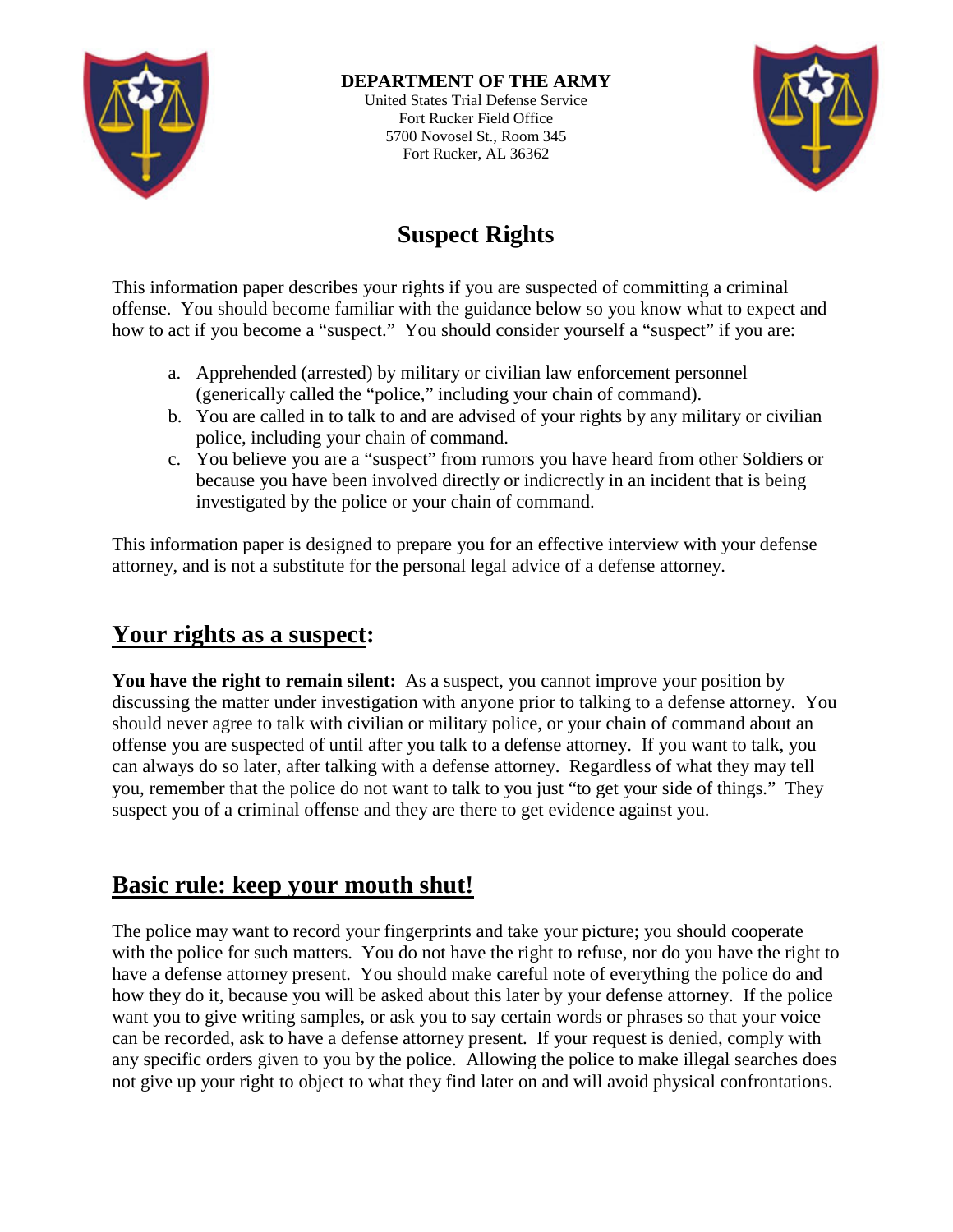**You have the right to counsel**: The United States Constitution guarantees you the right not to be questioned by the police or your chain of command without the opportunity to consult with a defense attorney. This right ensures that you do not become the government's key witness at your own court-martial. You are entitled to be assisted by a military defense attorney from the Trial Defense Service at no cost to you, or you may hire a civilian defense attorney at your own expense. You do not have to wait until charges are read to consult with a defense attorney. If a request for a defense attorney is denied, do not talk about the case to anyone.

The military defense attorneys assigned to the Trial Defense Service are qualified defense attorneys who have attended civilian law schools, passed state bar examinations and are licensed to practice law in at least one state. Trial Defense Service attorneys are not under the command of local commanders and are thus free to represent you as zealously as possible without fear for their own careers. Anything you say to your Trial Defense Service attorney is confidential.

**You have the right to stop talking or to talk to a defense attorney at any point:** Even if you decide to make a statement and waive your right to remain silent and your right to counsel, you can invoke those rights at any point during questioning by police. If at any point during the questioning you feel that you do not understand what is going on or you feel that the police are "getting the best of you" you should invoke your rights and consult with a defense attorney.

#### **What to expect:**

Though you have the right to remain silent, the police may still encourage you to talk to them about the case. There are some legal tactics that the police may use to get you to give up both your right to remain silent and your right to consult with a defense attorney.

**Legal tactics**: Courts have given the police leeway in informing or implying to suspects that they have evidence where none is present, and while this is not condoned, it is not illegal unless an investigator's use of deception is likely to produce an untrue confession.

For example, police may claim they found fingerprints on some object at the scene of the crime, or they may try to get you to admit involvement in an incident by telling you that several eyewitnesses saw you, that they have you on video tape, or that your license plate number was recorded. They can tell you that several people overheard you make incriminating statements already, when it is not true. Often, the evidence against you is weak, and there may not be enough evidence to charge you unless you admit to doing something. As long as the law enforcement tactics are not so outrageous that they overbear your ability to voluntarily give up your rights, they may be used. Because these tactics are effective on even the smartest people, you should not give a statement to the the police until after you have talked to a defense attorney.

You may be told that the investigator will recommend leniency if you cooperate, but the offer will still stand and be better enforced if you involve your defense attorney in the agreement.

**Illegal tactics:** Police cannot use force or threats of force to get you to talk to them. Police might promise that if you talk you will not be prosecuted, or that you will only get an Article 15,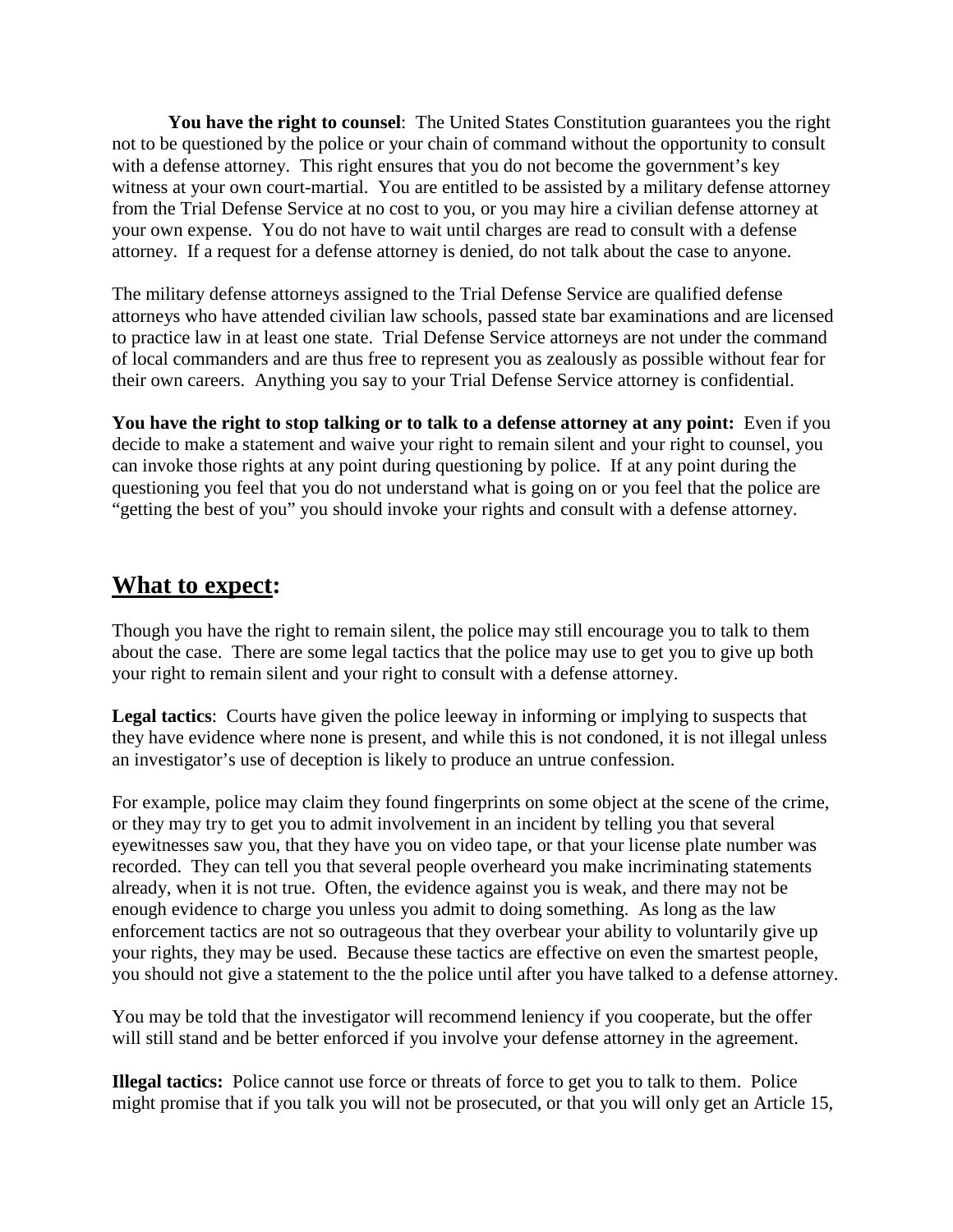but that is also improper; they simply do not have that authority. Although you may be told that it is urgent to cooperate right now, don't be hesitant to talk to a defense attorney if you feel the need. Nothing is so urgent that you can't take the time to get advice from a defense attorney. If an offense is being investigated at the unit level, the unit commander or first sergeant may promise not to take certain action if you talk. Although the commander or first sergeant do not have the legal authority to grant immunity from prosecution, any such promises should be witnessed or in writing, as they may be enforced against the command.

Police are interested in solving cases and a confession gives the prosecution the best evidence possible. Your defense attorney has your best interests in mind, and negotiating often occurs between prosecutors and defense attorneys about cases. You may not have anything left to bargain with if you have already confessed.

### **When you exercise your rights:**

When you tell the police that you do not want to talk to them without a defense attorney, all questioning must stop. If questioning does not stop, you should continue to firmly ask to see a defense attorney. Be persistent, but never become belligerent or combative. Be sure and make an appointment to see a defense attorney as soon as possible.

If a military defense attorney is available, you will be sent to his office. Your defense attorney will be permitted to talk to you in confidence, and you should tell him what you know about the incident under investigation. Be sure to give your defense attorney the names of witnesses who may be helpful. Your defense attorney will talk to the police and obtain accurate information about what they know and what they do not know.

If you and your defense attorney decide that it might be to your advantage to speak to or cooperate with the police, then you and your defense attorney can decide the best way to do so. This may include your defense attorney drafting a written statement that you submit to the police.

Although the advice above is primarily intended to apply to police investigations, it also applies to unit investigations as well. Do not make a distinction between the two. Police usually do not get involved with a case unless it involves serious misconduct. Unit investigations usually deal with minor breaches of discipline. Consequently, it may not be important to always invoke your rights when questioned by your commander or first sergeant. For example, you may be late to formation and your first sergeant reads you your rights and wants to know why you were late. If you were late because you had a flat tire, then it is probably best to admit you were late so you can give him your reason for being late. Responding to this type of questioning so you can defend yourself may put an end to the matter on the spot. Be sure to use your judgement; for more serious incidents you should discuss the matter with a defense attorney first.

## **Other considerations:**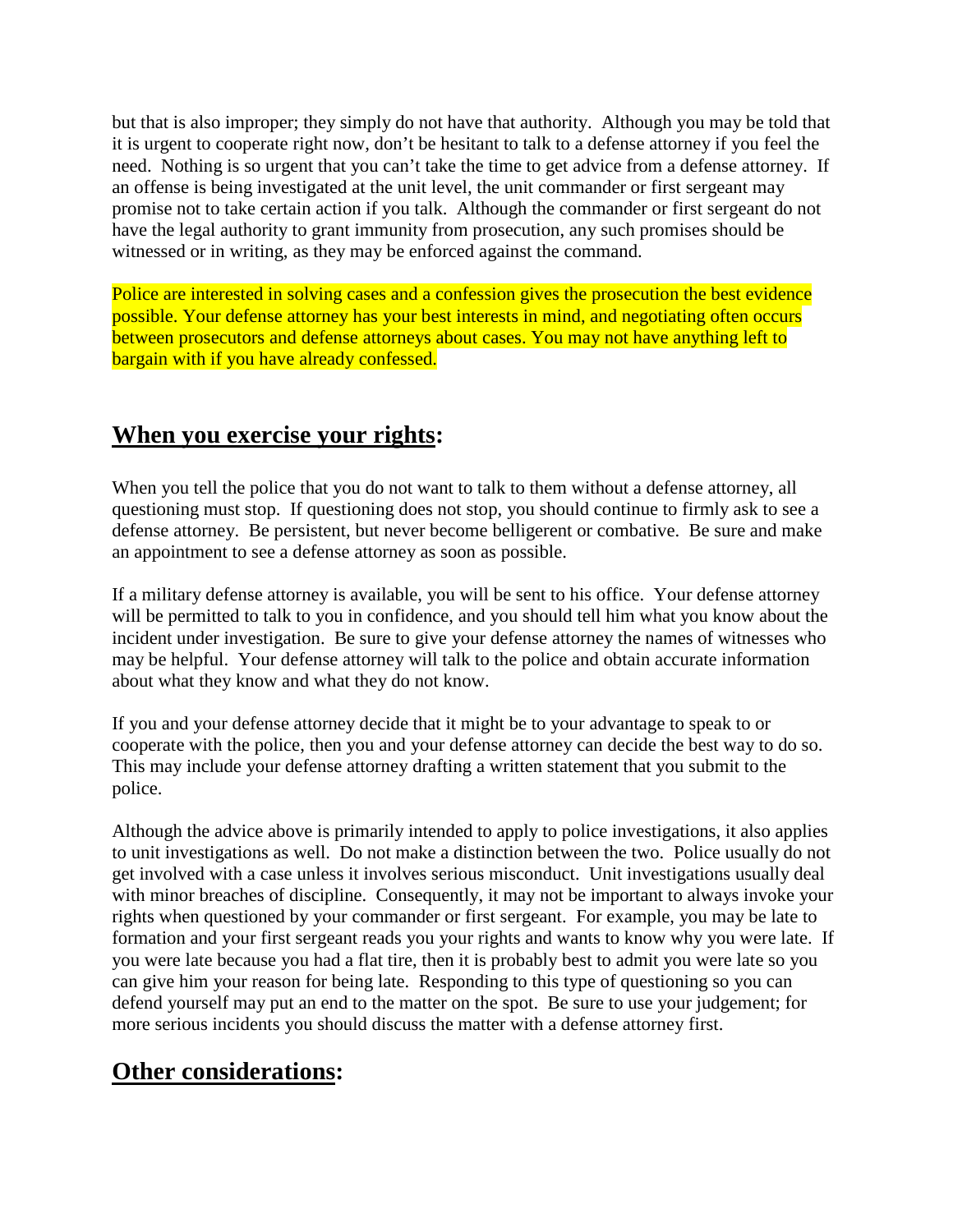If, for some reason, you decide to waive your rights and talk to the police, never lie to them. If you talk and do not tell the truth, then you can expect to be charged with false swearing or false official statement. You don't need to make matters worse by lying.

**Do not get into trouble while you are under investigation:** Don't add fuel to the fire, and give your commander a reason to place you on restriction or into pre-trial confinement. If you are on restriction, comply strictly with the terms of your restriction. Engaging in misconduct while you are suspected or charged with offenses is devastating to your case. You must not do anything illegal or anything that even appears illegal. Choose your friends carefully. Example: If you are suspected of, or charged with buying cocaine downtown in a bar, do not continue to frequent that establishment, hang around with others that continue to frequent that establishment, or hang around with others suspected of using or buying cocaine.

#### **Do not talk to or make statements to anyone about the case under investigation:**

"Anybody" includes "everybody": CID Agents, MPI, MPs, social workers, psychiatrists, your commander, your first sergeant, platoon sergeant, squad leader, section chief, co-workers, friends, roommates, drinking buddies, girl or boyfriends, even spouses and ministers. All these people are potential witnesses against you. What they don't know can't hurt you. If they ask you whats going on, just tell them your defense attorney advised you not to discuss the case with anyone.

- 1) "Statements" include all kinds of statements: written, oral, signed, unsigned, sworn, unsworn, verbal and physical. Nodding your head in response to a question is a physical statement.
- 2) Statements "about the offense" include: admissions of guilt, partial admissions of guilt, denials of guilt and comments about circumstances surrounding the offense. They also include statements that could be used to establish a motive or intent for the offense. Example: Soldier X is charge with stealing money. Soldier X then goes around making statements complaining about his debt problems. These statements could be admitted into evidence later against Soldier X at his court-martial to establish his motive for steaing money.

**Your duty performance from now on should be outstanding:** Because of the allegations or charges against you, your conduct is "under a microscope." If you develop a bad attitude, become disrespectful, display poor duty performance, neglect your military appearance and bearing, you risk losing the support of your chain of command. In addition, you may also risk pre-trial confinement, restriction, and additional charges.

**Prepare a list of names:** List names of people who know something about the incident under investigation. Also, make a list of people who can testify as to your character and good duty performance. Give this to your defense attorney, and provide your defense attorney with specific and accurate details of what you know. Do any tasks your defense attorney gives you to assist in defending your case.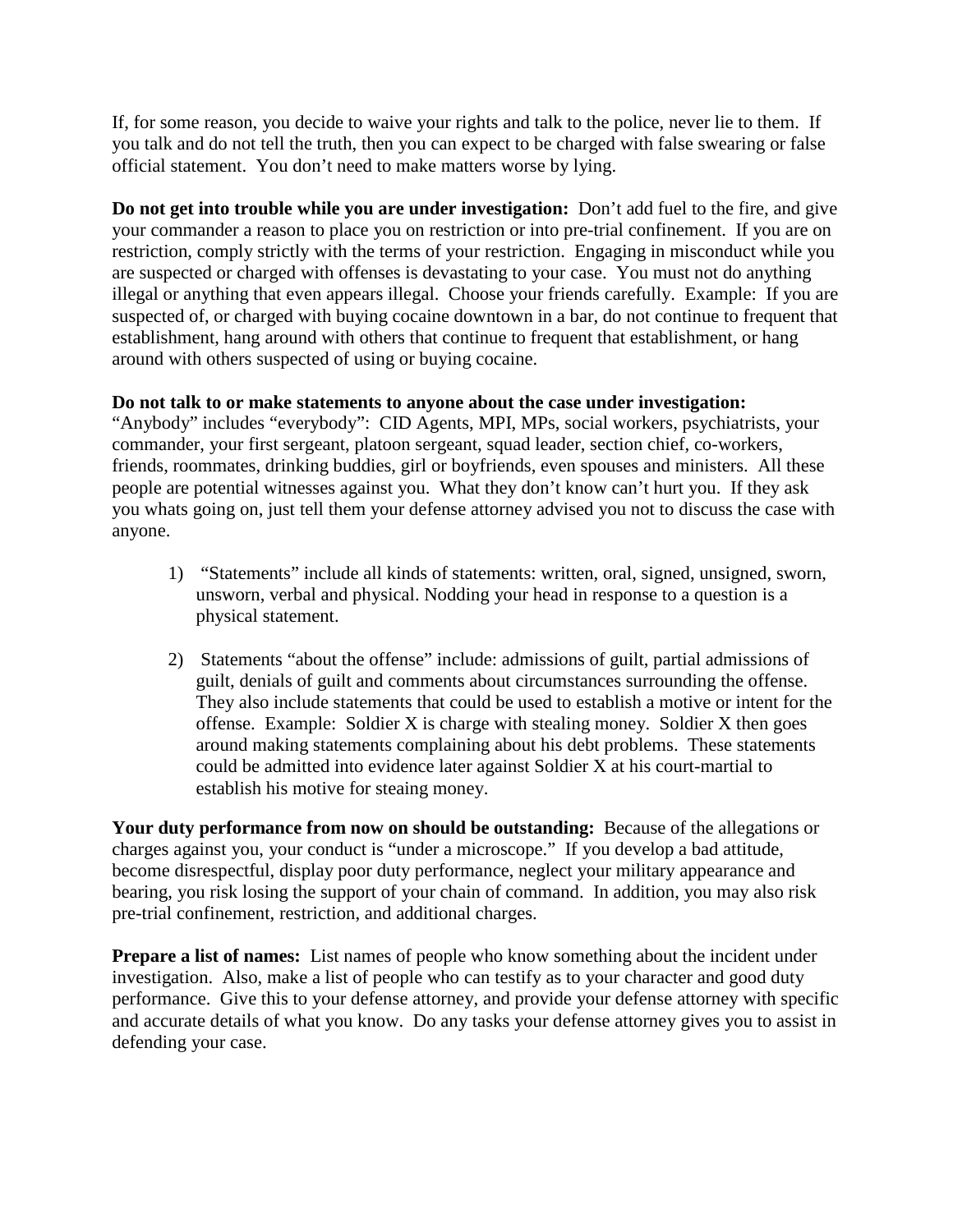**Do not talk to victims of an offense or other people who may be government witnesses:** It is a separate and serious offense to threaten, make promises or to bribe witnesses. Let your defense attorney do the talking to all government witnesses.

**Never lie to your defense attorney:** Or anyone else about your case. If you do, it will come back to haunt you later. Keep your defense attorney informed of any developments in your case.

If anyone tries to question you about these offenses, tell them you wish to remain silent, you have a defense attorney, or that you want to talk to a defense attorney.

### **After the investigation:**

After the investigation involving you has been completed, a copy of the final police report will be given to your unit commander and the prosecutor. Your commander will discuss the case with the prosecutor to decide what level of action is appropriate. This will depend on the severity of the offense, the facts and circumstances of the case and the type of job you have done as a Soldier. Your commander may decide to do nothing about the matter, or he may give you a reprimand or take other administrative action against you. The commander may decide to offer you an Article 15 or refer the matter to a superior officer for a field grade Article 15. If you are found guilty of the offense under Article 15 procedures, the punishment you receive is limited and you will not have a federal conviction.

If your commander feels that the case is too serious for an Article 15, he/she may recommend trial by court-martial. The case will then be referred to your battalion or higher level commander for action. Your case may be referred to one of four levels of court-martial:

- 1) A Summary Court-Martial is the lowest level of court-martial. A single line or staff officer is appointed by your battalion commander to investigate the charges and decide wheter you are guilty. If you are found guilty, the summary court officer recommends a punishment to your battalion commander. Your battalion commander may approve all or part of the recommended punishment, but may not increase it. You do not have the right to be represented by a military defense attorney at a Summary Court-Martial. The maximum punishment at a Summary Court-Martial is 30 days confinement (for Soldiers E-4 and below), reduction to the grade of E-1 (for Soldiers E-4 and below) or reduction one grade (for Soldiers E-5 and above) and forfeiture of two thirds pay per month for one month.
- 2) The next level of court-martial is a Special Court-Martial. You have the right to be represented by a military defense attorney at no cost to you at a Special Court-Martial. Convictions by this type of court are federal convictions. If your brigadelevel commander sends your case to a Special Court-Martial, the maximum punishment you could receive is six months of confinement, reduction to E-1 (regardless of your rank) and forfeiture of two thirds pay per month for six months.